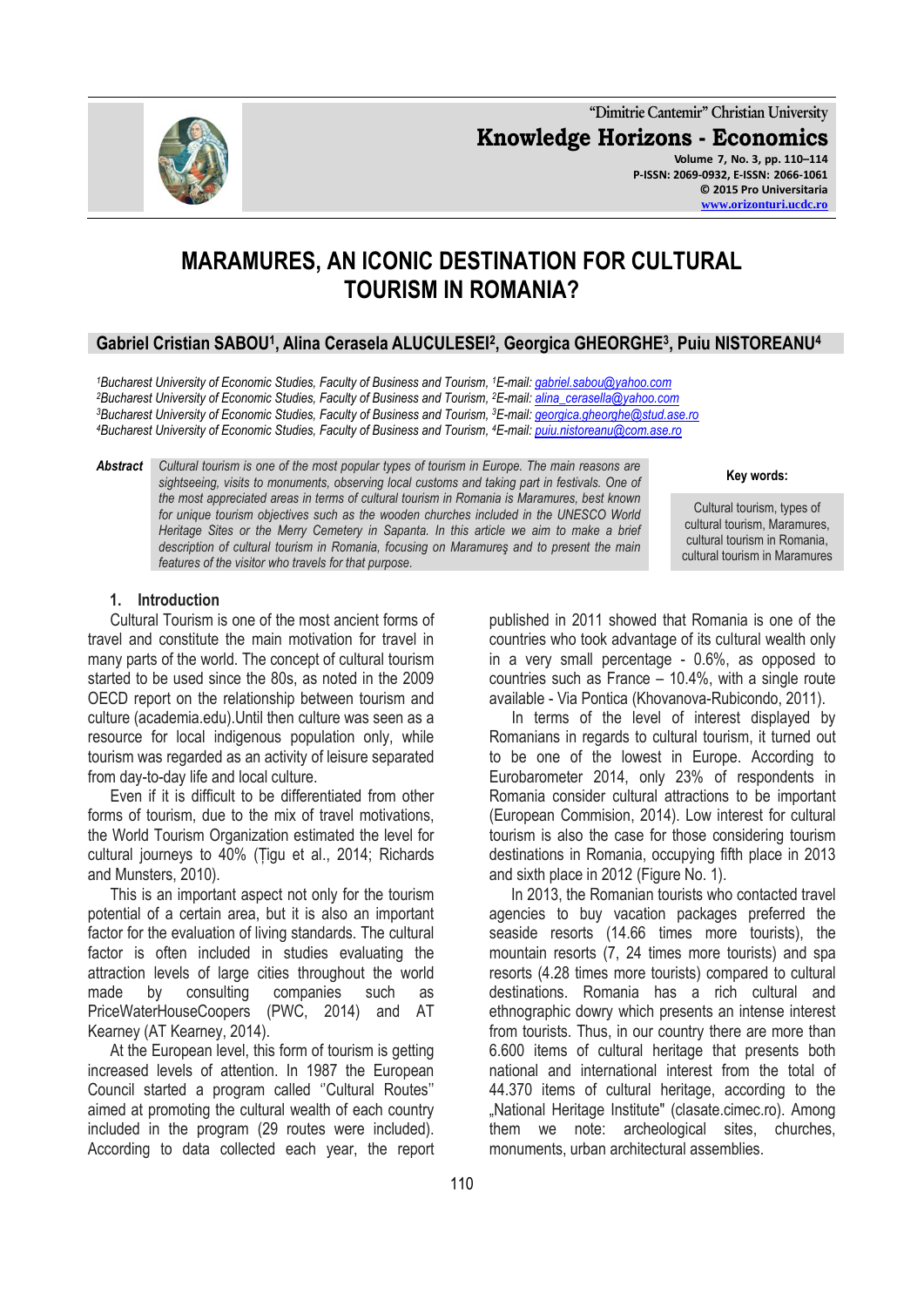

*Figure 1.* Number of tourists who chose a Romanian destination, according to sales agencies **Source:** Developed by authors based on Romanian Statistical Breviary 2014, p. 57

Ethnographic and folkloric richness of unique originality are represented by wooden churches, village"s architecture, various architecture objects resulting from the processing of wood, folk, traditional events, fairs and exhibitions.

In accordance with Ministry of Foreign Affairs of Romania site, our country is present on UNESCO World Heritage List with a number of seven sites [\(http://www.mae.ro/node/1614\)](http://www.mae.ro/node/1614). As regards sites number, on a European country ranking Romania is almost on middle (Figure No. 2).





Although tourists benefit from a multitude of cultural attractions, they are encountering numerous difficulties in terms of access to the areas of interest, lack of information, lack of accommodation facilities, etc.

Cultural tourism takes various forms. Among commonly encountered are: religious tourism, visiting of archaeological sites, visiting parks and gardens, attending festivals and cultural events, gastronomic tourism.

Culture passionate tourists have certain characteristics that distinguish them from other types of tourists. According to the sitesincont.ro,

incomemagazine.ro, ZF.ro American tourists who visit Romania are: people born between 1946 and 1964 (baby boomers), have higher education, with annual income over \$ 95,000, have no children or children who became, are interested in culture, traditions, arts, events (34% of all American tourists), prefer 4 and 5 stars accommodation facilities.

According to a research carried out among spectators from cultural institutions of Sibiu, the following profile of culture consumer arise: has an average age of 34 years, are from urban areas, has higher education, has income of 125 - 220  $\epsilon$  (35%) and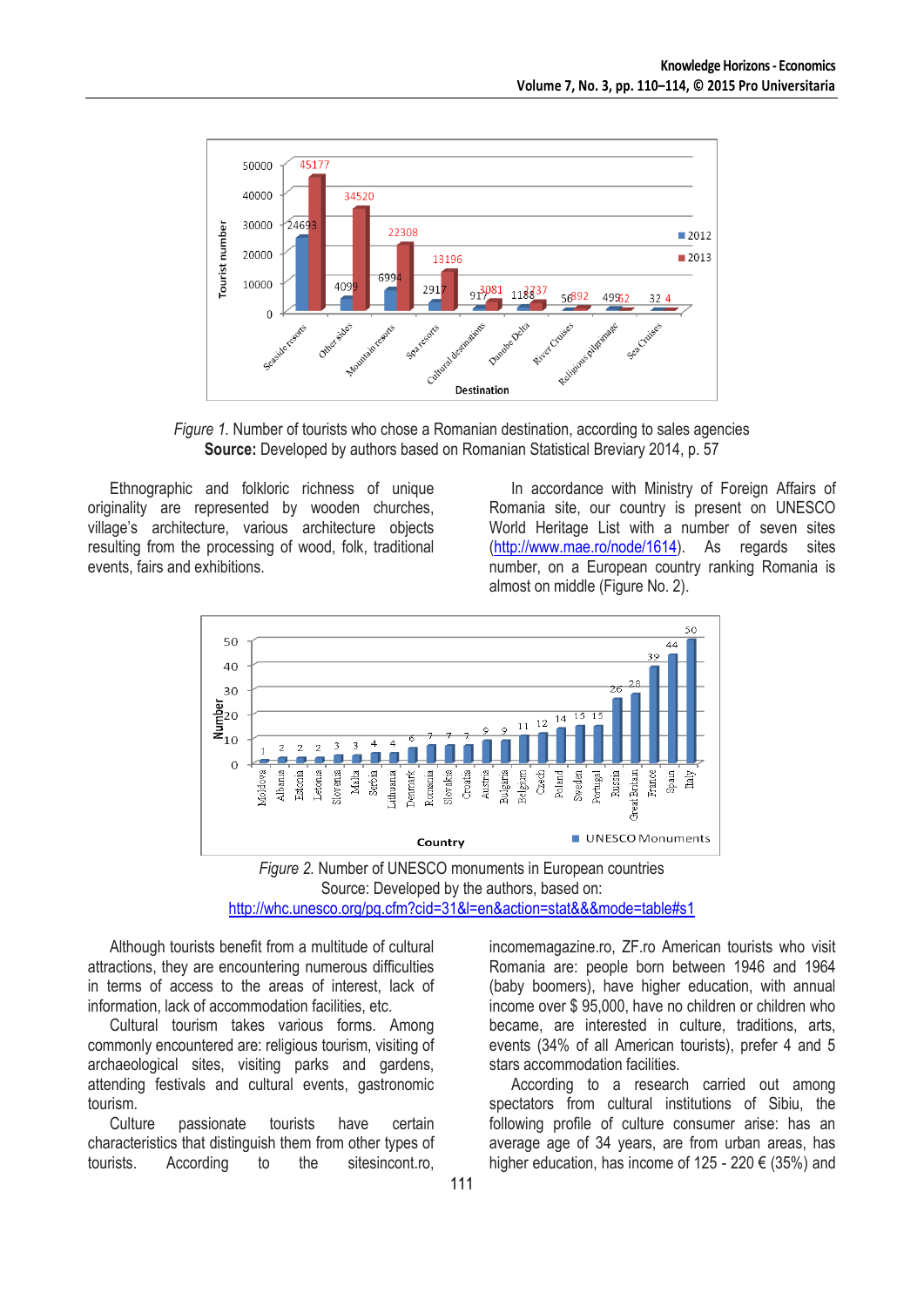pursue their activities in education (http://www.sibiu.ro/ro2/pdf2013/hot129.pdf).

Romania is faced with the inability of public institutions to stop the destruction of heritage assets, consistent with the lack of education for people in regard to the protection and enhancement of heritage assets in their communities.

### **2.Maramures County – is it a brand of Romanian cultural tourism?**

Maramures County represents one of the most important touristic destinations from Romania. The Maramures County belongs to Romania Nord-West Region and has many and various natural and manmade touristic objectives. In some authors' opinion, Maramures County is considered a Romanian cultural brand. The wooden churches - part of them included in the UNESCO World Heritage, the traditional homestead, riverside technical installations (grain mills, the whirlpools and sawmills), the wooden gates, the wayside cross, the rattle spindle, the seal engraver as well as the traditional peasant costume, Sacel pottery and the traditional cuisine are just some of the attractions which define this area and offer it a particular distinction (Stef, 2007). The Maramures County is recognized for the spectacular landscapes, traditions and habits and also, for the vernacular of Maramures that exists since ancient times. The Merry Cemetery from Sapanta is one of the most important touristic attractions, being famous for the brightly colored paintings of funeral crosses and for epitaphs of

a subtle humor, representing aspects from the life of buried persons. The ethnographical museums in open air (built in Baia Mare and Sighetu Marmatiei) represent truly reservations of peasant architecture, through reconstructions of villages specific in area, being presented also the major habits and occupations of the rural population. The festivals "Marmatia" Winter Festival of Folk Customs and Traditions from Sighetu Marmatiei, "Tanjaua de pe Mara" from Hoteni, Midsummer Night's Festival from Borsa, Hora de la Prislop) are just some cultural manifestations which attract a large numbers of tourists.

Maramures monasteries capture the interest of tourists and the most representatives are: St. Ana Monastery from Rohia (Lapus), Bîrsana Monastery, Moisei Monastery and Sapanta-Peri Monastery. A significant place is occupied by the festival – unique in world – The long road to Merry Cemetery, organized since 2010 (Consiliul Judetean Maramures, 2014). The cultural value of the land is completed by castles, these buildings being attractive for the tourists through their encompassed stories and through their architectural design, although some of them pass into ruins (such as Teleki Castle from Pribilesti), losing thus their charm and their touristic value. (Mojolic, 2013)

According to statistical data, in Maramures in 2013 were functional 19 museums. Compared to previous years, in 2013 it can be noticed a decrease in the number of museums, that drives to a decreasing with 15.78% of the visitors number in 2013 faced to 2012 (see Table 1).

| Year               | 2009   | 2010   | 2011   | 2012   | 2013   |
|--------------------|--------|--------|--------|--------|--------|
| Number of museums  | 25     | 25     | 25     | 25     | 19     |
| Number of visitors | 218890 | 200724 | 228187 | 275772 | 232333 |

*Table 1 .* The evolutions of museums in Romania and the number of visitors

| Source: Authors, according to statistical data 2014 |  |  |  |  |
|-----------------------------------------------------|--|--|--|--|
|-----------------------------------------------------|--|--|--|--|

Maramures cultural tourism blends, most of the time, with the rural tourism from this area. Maramures rural tourism includes mainly accommodation and food services and, only in a reduced proportion, other types of services, like carriage and sleigh ride, horseback riding, participation to traditional crafts exhibition. However, tourists that chose to spend their vacations in rural Maramures have the opportunity to take contact with habits and traditions developed with the occasions of some important events and moments from the life of Maramures peasants, without them being organized for such touristic purposes (Simion, 2011).

Analyzing the period between 2009–2013 and reporting the number of overnight stays to the number of arrivals results an average length of stay with values between  $1.75 - 2.22$  days (INS, 2014). Regarding the seasonality of the touristic activities in Maramures County, it results that July, August and September are the most crowded months, at the opposite side being March and November (Figure 3). The winter months, December, January and February, have a slightly higher number of tourists, that thing being due to the winter sports facilities (in Borsa, Cavnic, Suior) and to the various festivals of customs and traditions taking place in the area.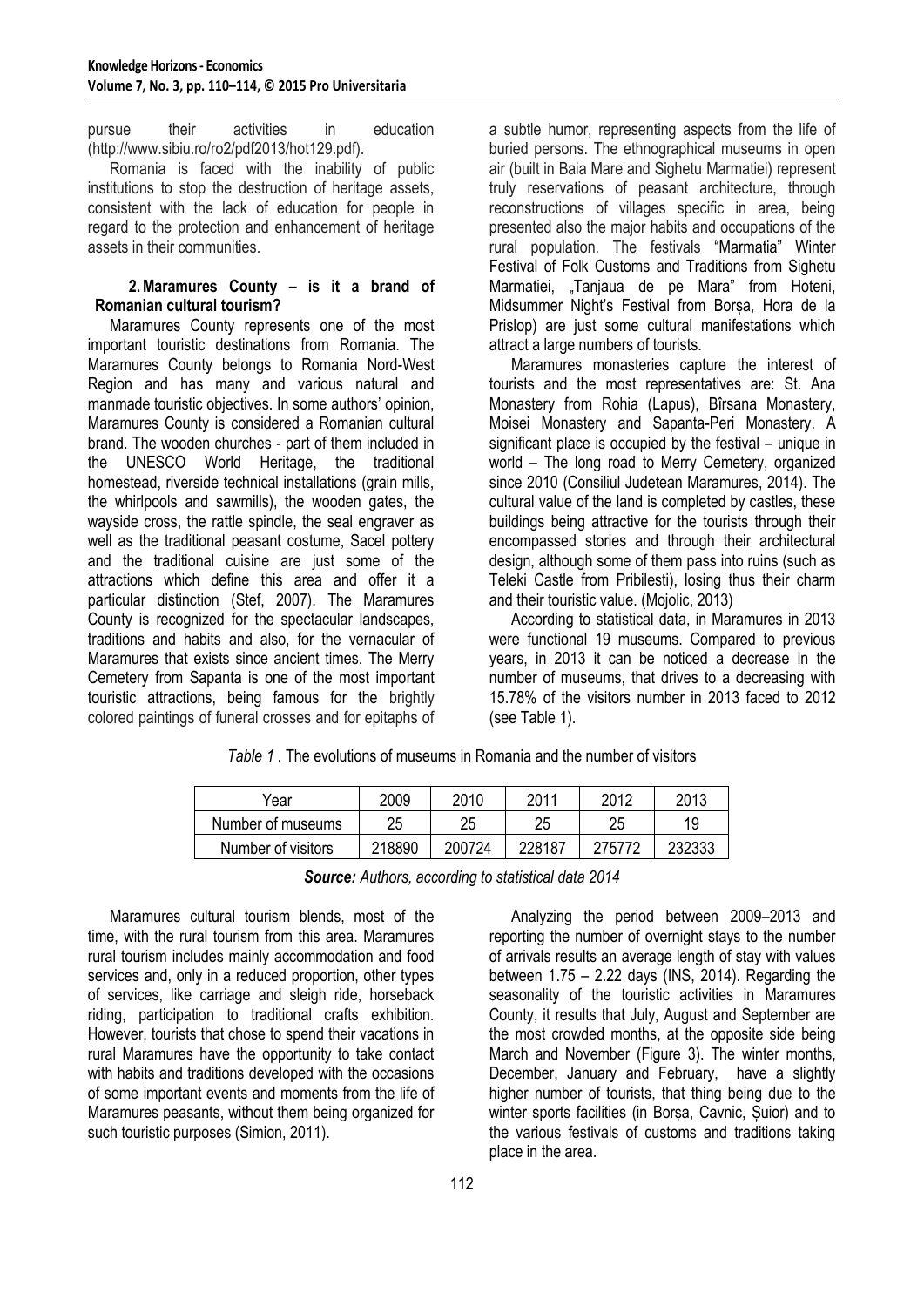



Analyzing the average length of stay during 2013, it can be remarked that the interval 1.60-2 days gets the highest values in January, and the smallest ones in March. Going further, the analysis highlights that the average length of stay of foreign tourists visiting Maramures is slightly higher than that of Romanian tourists, the range being between 1.60–2.09 days against 1.59 – 1.99 days (see Table 2)

| Month                                      | Jan  | Feb. | Mar. | Apr. | May  | Jun. | Jul. | Aug. | Sep. | <b>Oct</b> | Nov. | Dec. | Average |
|--------------------------------------------|------|------|------|------|------|------|------|------|------|------------|------|------|---------|
| Length of stay (days)<br>Tourists          | 2,01 | .63  | 1,60 | 1,92 |      |      | .78  | 1,64 | 1,68 | 1,65       | .75  | .98  |         |
| Length of stay (days)<br>Romanian tourists | 2,00 | .62  | 1.59 | 1,93 | 1.79 |      | .82  | .65  | 1.67 | .65        | .75  | .98  |         |
| Length of stay (days)<br>Foreign tourists  | 2,09 | .68  | .67  | 1.88 | 1.75 | 72   | 1.61 | 1.61 | 173  | 1.68       | 1.69 | 1.94 |         |

*Table no. 2* **Average length of stay in 2013** *Source: Authors, according to statistical data INS 2014*

At the level of Maramures county, according to the last statistical data providing from the Statistical national Institute (INS, 2014) there are 168 units of accommodation providing, overall, 4.636 accommodation places. It result an average of 27.59 accommodation places for one accommodation unit. These accommodation places represent 1.40% from the entire capacity of accommodation in Romania and almost 16 % from the Nord-West Region (second place after Cluj County).

The largest share is held by agro touristic boarding houses – 42%, followed by touristic boarding houses – 35% and the hotels – 12%. The smallest share (approximately 1%) is held by the touristic chalets and by the schools and pre-schools camp.

Despite the fact that Maramures county is recognized like a touristic destinations, there are a lot of aspects which influence the tourists decision to visit the area: poor infrastructure, improper facilities found in

some agro touristic boarding houses from the rural area, the quality of touristic services lower than occidental services, the unaesthetic appearance of some building that spoil the traditional architecture effect, the long distance to the bigger towns and the limited offer of services. The promoting activity is under dimensioned, the situation being determined by the lack of a national network and policy for promoting, by the small number of touristic information points, the lack of some specific brands well managed, the lack of initiatives of the local stakeholders (the city halls, organizations, etc), especially by the indifference of accommodations owners (Simion, 2011)

#### **3. Conclusions**

Cultural tourism is a form of tourism that gets increasing attention from the European authorities with the European Council getting directly involved in creating cultural routes and highlighting the important